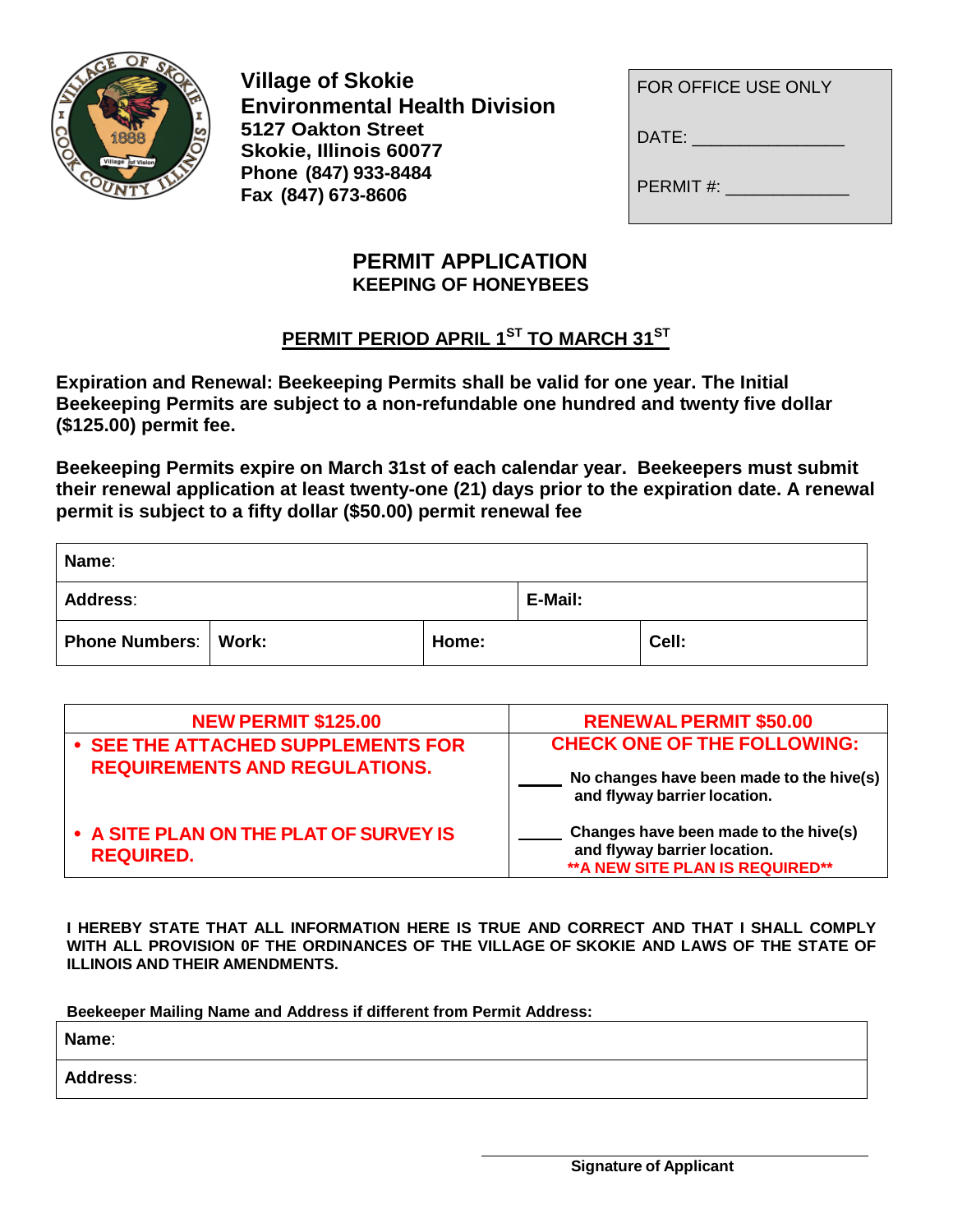

## **VILLAGE OF SKOKIE, ILLINOIS REQUIREMENTS FOR KEEPING OF HONEYBEES PERMIT RETURNTHISSIGNED&DATEDWITHAPPLICATION**

#### **OBTAINING A PERMIT TO KEEP HONEYBEES**

- (A) At the time of application for a Beekeeping Permit, the applicant shall:
	- 1. Submit a scaled site plan of the proposed Apiary showing placement of the Beehive(s), the flyway barrier and fences and compliance with all applicable requirements (example below);
	- 2. Provide a Certificate of Insurance from property owner's homeowner's insurance company verifying that Beekeeping is covered by the insurance policy or separate policy covering the property where the Apiary will be located;
	- 3. Provide a certificate of completion or similar documentation, from a Beekeeping training course provided by an entity approved by the Village of Skokie. Beekeepers are required to stay current and demonstrate their knowledge of Colony health and management;
	- 4. Submit written consent from all neighbors, whether owners or tenants, on residential property that abuts the proposed location, in a form provided by the Village of Skokie. Notification is not required for renewals.
	- 5. Submit a properly executed hold harmless agreement between the applicant, (if the location of the Apiary is owned by a 3rd party, then the property owner as well) and the Village, waiving any liability for any loss or injury resulting from the design, construction or operation of the Apiary, in lieu of any zoning or building permits that may be associated with the construction of an Apiary;
	- 6. Pay a One Hundred Twenty-Five Dollar (\$125.00) nonrefundable initial permit fee; and
	- 7. Provide written consent of the property owner, if the Apiary will be located on residential property not owned by the applicant. The property owner will be required to sign the application as well.

(B) State Registration. Beekeeper must, within 30 days of installation of a Colony into a Beehive, register the Beehive(s) with the Illinois Department of Agriculture or as otherwise required by the State of Illinois. State Registration must be maintained for the life of the Beehive.

#### **KEEPING OF HONEYBEES**

- - -

Inspections: By signing an application for a Beekeeping Permit, the applicant (and the residential property owner whereon the Beehive is located) authorizes the Village Manager or designee to enter onto that part of the property which contains the Beehive or Apiary for the limited purpose of inspecting the Colony and Apiary for compliance with this Article. Two inspections will be conducted each year by the Skokie Health Department as well as other inspections as may be needed. Beekeepers must have their Beehives inspected by the State of Illinois Apiary Inspector at least every other year and keep the report on file or sent to the Village of Skokie.

Location: Apiaries may only be located and maintained in residential districts with detached residences.

- Apiaries shall be located only in a rear yard at least sixty (60) feet from a front lot line.
- Apiaries shall be located at least six (6) feet from a side property line.
- Apiaries shall be located at least fifteen (15) feet from a property line that abuts a street right-of-way.
	- Apiaries shall be located at least five (5) feet from a rear lot line that does not abut an alley.
- Two Apiary sites may not exist within six hundred (600) feet of each other.
- Apiaries and Beehives shall not be permitted on rooftops or balconies.
- Beekeepers shall not keep more than five (5) Colonies in their Apiary on any property.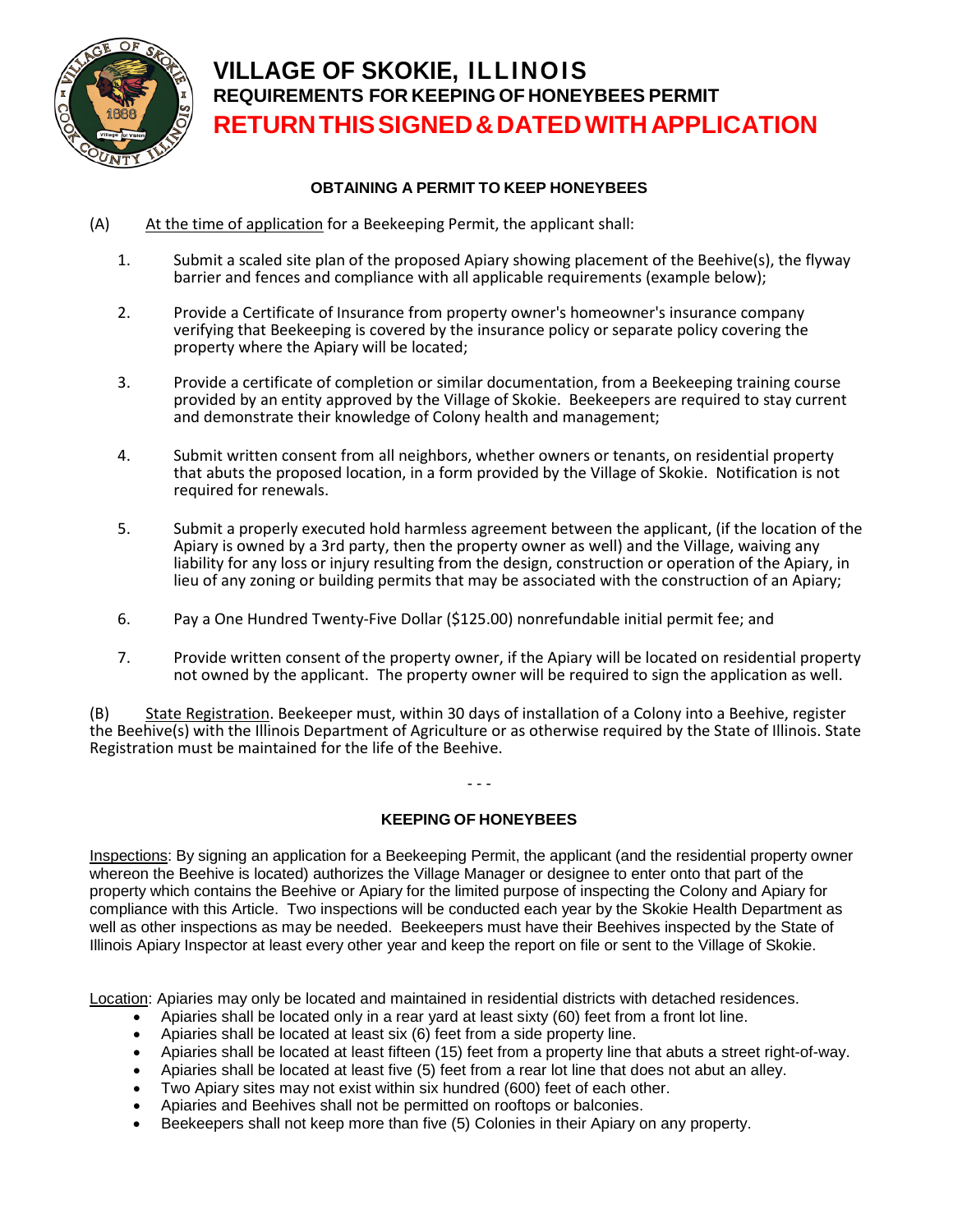Signage: Beekeepers shall conspicuously post a weatherproof sign at least ten (10) inches by one (1) foot on all lot lines facing abutting properties and on the Beehive or Apiary fence outside of the latched gate with the statement, "State Registered Beehive(s) on Property" or similar language that makes clear that bees are on the premises. The sign must be visible and easily read from outside the property

Hive: All Honeybee Colonies shall be kept in Langstroth Type Beehives with removable combs, which shall be kept in sound and usable condition.

Aggressive behavior: In any instance in which a Colony exhibits Overly Aggressive behavior by stinging or attempting to sting without due provocation, or exhibits an unusual disposition towards Swarming, it shall be the duty of the Beekeeper to immediately contact the State Apiary Inspector or the Skokie Department of Health

Beekeepers shall keep all Beekeeping equipment in good condition and secure unused equipment from weather, potential theft, vandalism or occupancy by migratory Colonies.

- Components: Beekeepers shall ensure that no bee comb, wax or other materials are left upon the grounds of the Beehive or Apiary site. Beekeepers shall promptly store or dispose of any bee comb, wax or other materials which have been removed from the Beehive in a sealed container or within a building or other bee proof enclosure.
- Water: Beekeepers shall ensure that a convenient source of water is available within ten (10) feet of the Beehive at all times during the Beehive's active months, March through November. The water source must be maintained in a secure receptacle so as not to create a breeding site for mosquitoes.
- Colony Maintenance: Beekeepers shall maintain their Colony or Colonies so as not to become a nuisance. Colonies must be monitored at least twice a month from March 1st to November 30th.

#### Fencing and flyways:

- Fencing: The Apiary shall be enclosed on all sides by a fence five (5) feet in height and shall be at least three (3) feet from the Beehive on all sides. Fencing shall be constructed of a minimum nine (9) gauge woven mesh corrosion resistant material or a solid material. The fence posts shall be constructed of decay and corrosion resistant material set in concrete. The entrance to the Apiary shall have a gate with a locked latch at least four (4) feet from the ground, which shall be closed at all times when the Beekeeper is not present.
- Flyways: Each Beehive entrance must have a flyway barrier which directs the Honeybees upwards as they exit the Beehive. The distance between the Beehive entrance and flyway barrier shall be no more than ten (10) feet. The flyway barrier may be part of the fence surrounding the Apiary, but must be (6) feet in height and four (4) feet wide and constructed of a solid material that bees cannot fly through

#### Nontransferability:

A Beekeeping Permit shall not be assigned or transferred to any other person, or to any other location. No refund shall be granted for any unexpired period of a Beekeeping Permit.

#### Revocation

The Village Manager is given the authority to revoke the Beekeeping Permit if the Village Manager finds:

- The Beekeeper has not complied with applicable codes, ordinances, statutes, laws, policies or rules and regulations.
- The Beekeeper has made fraudulent, false or misrepresentative statements in the permit application.
- The Beekeeper owes the Village fees, outstanding fines or penalties.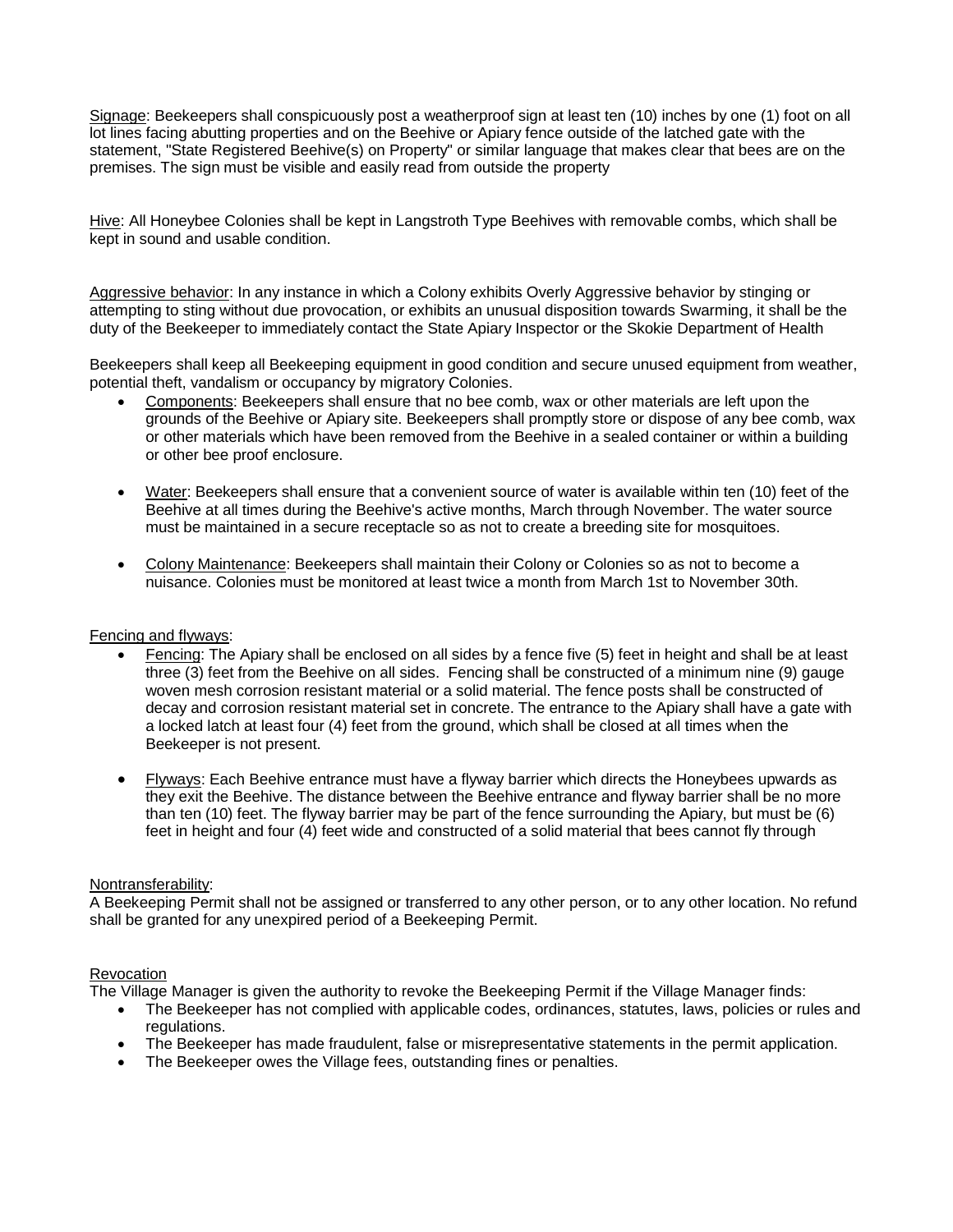I hereby affirm and under penalty of perjury, understand the aforementioned terms and conditions of obtaining a permit to keep honeybees and that any false statements and failure to comply with the terms and conditions can and will be grounds for revocation of the keeping of honeybees permit.

Signature of Applicant Date

Need to insert PDF: Village of Skokie - Apiary Illustrations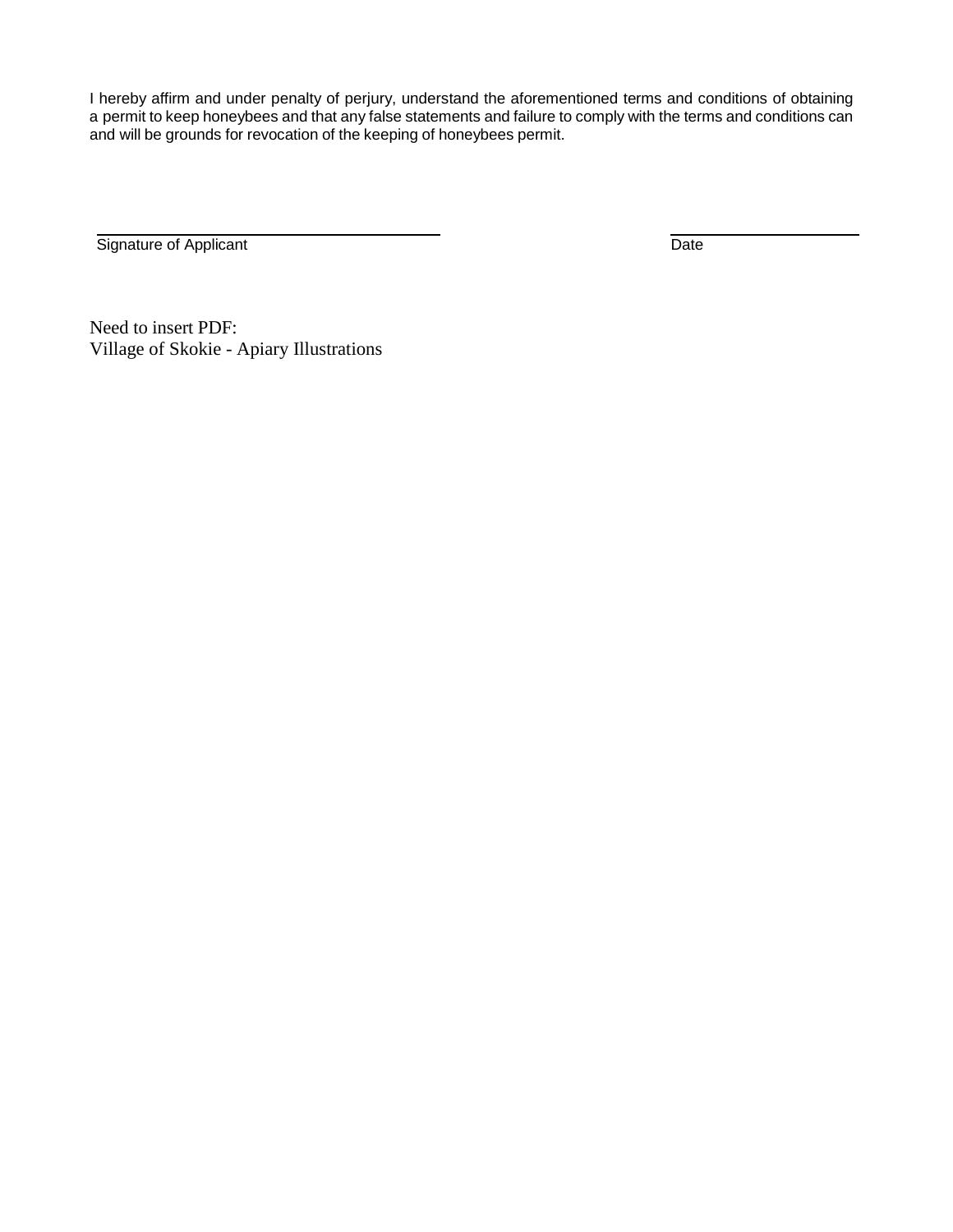## Apiary Basic Design and Dimensions